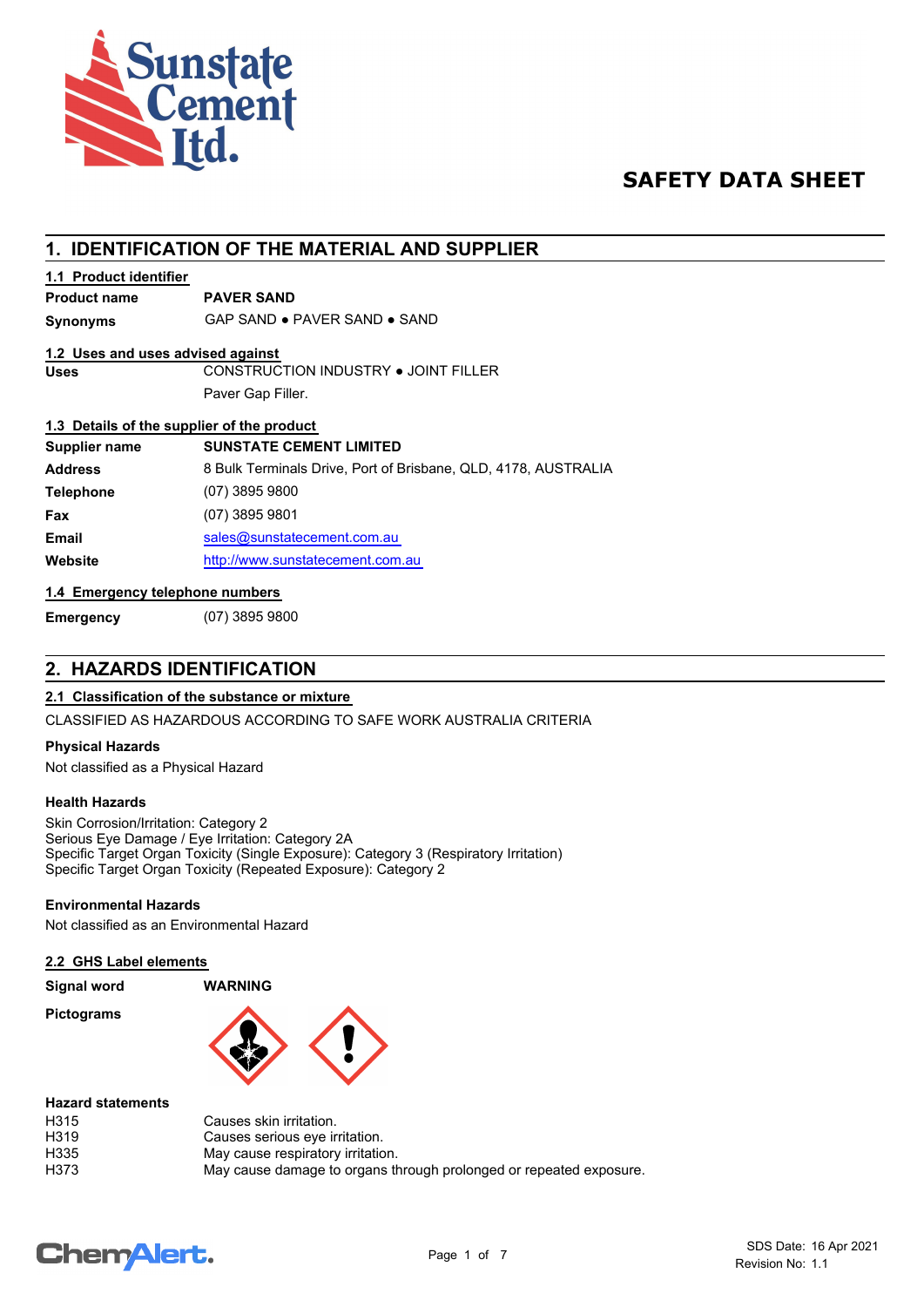#### **Prevention statements**

| P <sub>260</sub> | Do not breathe dust/fume/gas/mist/vapours/spray.                           |
|------------------|----------------------------------------------------------------------------|
| P <sub>264</sub> | Wash thoroughly after handling.                                            |
| P <sub>271</sub> | Use only outdoors or in a well-ventilated area.                            |
| P280             | Wear protective gloves/protective clothing/eye protection/face protection. |

#### **Response statements**

| $P302 + P352$<br>$P304 + P340$<br>$P305 + P351 + P338$<br>P314<br>P321<br>P332 + P337 + P313<br>P362 | IF ON SKIN: Wash with plenty of soap and water.<br>IF INHALED: Remove to fresh air and keep at rest in a position comfortable for breathing.<br>IF IN EYES: Rinse cautiously with water for several minutes. Remove contact lenses, if present and easy to<br>do. Continue rinsing.<br>Get medical advice/attention if you feel unwell.<br>Specific treatment is advised - see first aid instructions.<br>If skin or eye irritation occurs: Get medical advice/ attention.<br>Take off contaminated clothing and wash before re-use. |
|------------------------------------------------------------------------------------------------------|--------------------------------------------------------------------------------------------------------------------------------------------------------------------------------------------------------------------------------------------------------------------------------------------------------------------------------------------------------------------------------------------------------------------------------------------------------------------------------------------------------------------------------------|
| <b>Storage statements</b><br>$P403 + P233$<br>P405                                                   | Store in a well-ventilated place. Keep container tightly closed.<br>Store locked up.                                                                                                                                                                                                                                                                                                                                                                                                                                                 |
| <b>Disposal statements</b><br>P <sub>501</sub>                                                       | Dispose of contents/container in accordance with relevant regulations.                                                                                                                                                                                                                                                                                                                                                                                                                                                               |

#### **2.3 Other hazards**

No information provided.

## **3. COMPOSITION/ INFORMATION ON INGREDIENTS**

#### **3.1 Substances / Mixtures**

| <b>Ingredient</b>                                          | <b>CAS Number</b> | <b>EC Number</b> | Content |
|------------------------------------------------------------|-------------------|------------------|---------|
| QUARTZ (CRYSTALLINE SILICA) (IE. SAND)                     | 14808-60-7        | 238-878-4        | ∍90%    |
| ACETIC ACID. ETHENYL ESTER. POLYMER WITH<br><b>ETHENOL</b> | 25213-24-5        | 607-648-9        | $~10\%$ |

1 . Depending upon the source material, may contain varying amounts of respirable quartz (crystalline silica). **Ingredient Notes**

## **4. FIRST AID MEASURES**

#### **4.1 Description of first aid measures**

| Eye                         | If in eyes, hold eyelids apart and flush continuously with running water. Continue flushing until advised to<br>stop by a Poisons Information Centre, a doctor, or for at least 15 minutes.                 |
|-----------------------------|-------------------------------------------------------------------------------------------------------------------------------------------------------------------------------------------------------------|
| <b>Inhalation</b>           | If inhaled, remove from contaminated area. Apply artificial respiration if not breathing.                                                                                                                   |
| <b>Skin</b>                 | If skin or hair contact occurs, remove contaminated clothing and flush skin and hair with running water.<br>Continue flushing with water until advised to stop by a Poisons Information Centre or a doctor. |
| Ingestion                   | For advice, contact a Poisons Information Centre on 13 11 26 (Australia Wide) or a doctor (at once). Due to<br>product form and application, ingestion is considered unlikely.                              |
| <b>First aid facilities</b> | Eye wash facilities and safety shower should be available.                                                                                                                                                  |

#### **4.2 Most important symptoms and effects, both acute and delayed**

Contact with dust / powder may result in mechanical irritation.

#### **4.3 Immediate medical attention and special treatment needed**

Treat as for moderate to strong alkali and symptomatically.

## **5. FIRE FIGHTING MEASURES**

#### **5.1 Extinguishing media**

Use an extinguishing agent suitable for the surrounding fire.

#### **5.2 Special hazards arising from the substance or mixture**

Non flammable. May evolve toxic gases if strongly heated.

# **Chemalert.**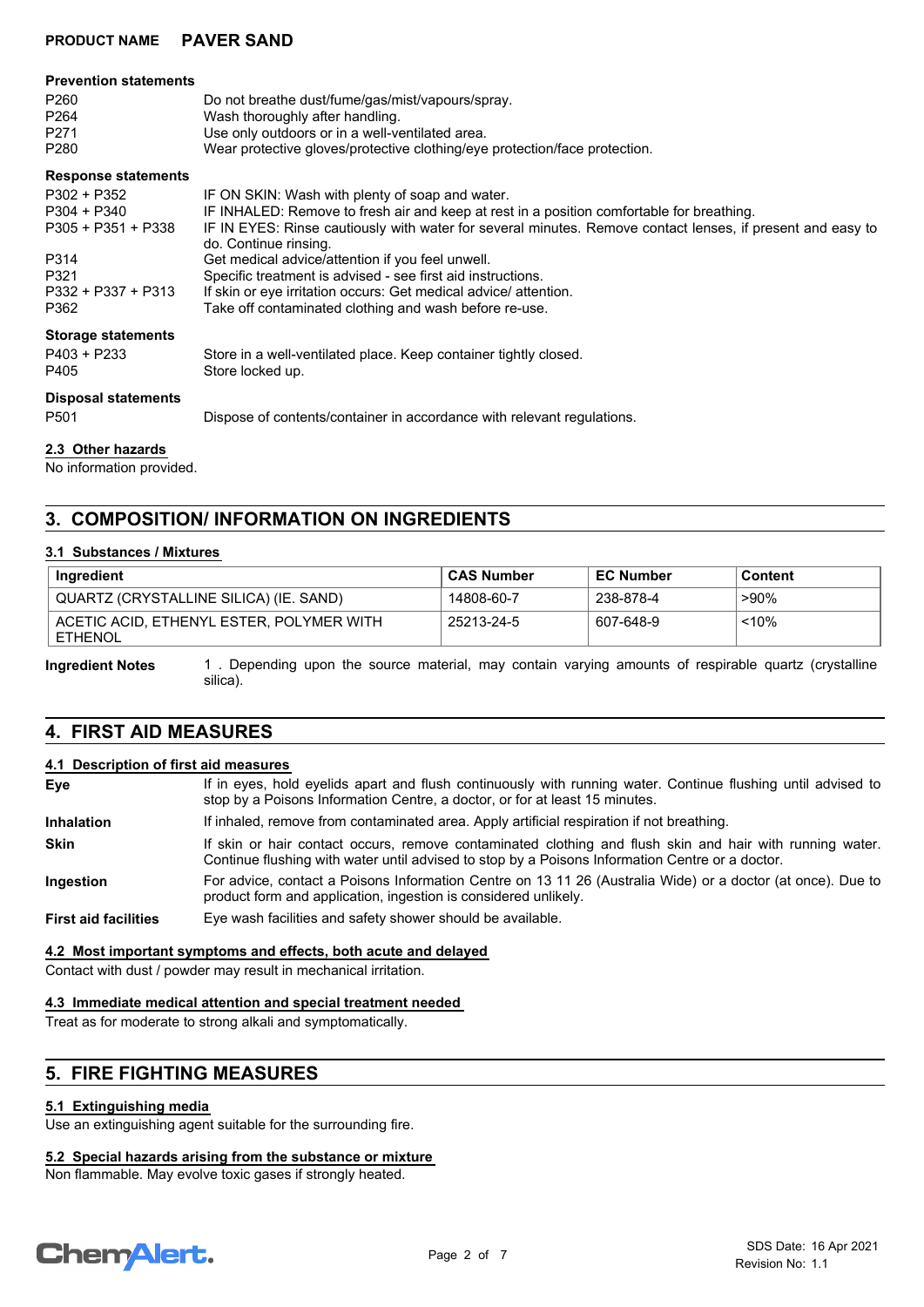#### **5.3 Advice for firefighters**

No fire or explosion hazard exists.

#### **5.4 Hazchem code**

None allocated.

## **6. ACCIDENTAL RELEASE MEASURES**

#### **6.1 Personal precautions, protective equipment and emergency procedures**

Wear Personal Protective Equipment (PPE) as detailed in section 8 of the SDS.

#### **6.2 Environmental precautions**

Prevent product from entering drains and waterways.

#### **6.3 Methods of cleaning up**

Contain spillage, then collect and place in suitable containers for disposal. Avoid generating dust.

#### **6.4 Reference to other sections**

See Sections 8 and 13 for exposure controls and disposal.

## **7. HANDLING AND STORAGE**

#### **7.1 Precautions for safe handling**

Before use carefully read the product label. Use of safe work practices are recommended to avoid eye or skin contact and inhalation. Observe good personal hygiene, including washing hands before eating. Prohibit eating, drinking and smoking in contaminated areas.

#### **7.2 Conditions for safe storage, including any incompatibilities**

Store in a cool, dry, well ventilated area, removed from incompatible substances and foodstuffs. Ensure containers are adequately labelled, protected from physical damage and sealed when not in use.

#### **7.3 Specific end uses**

No information provided.

## **8. EXPOSURE CONTROLS / PERSONAL PROTECTION**

#### **8.1 Control parameters**

#### **Exposure standards**

| Ingredient               | Reference    | <b>TWA</b> |                   | STEL                   |                   |
|--------------------------|--------------|------------|-------------------|------------------------|-------------------|
|                          |              | ppm        | mg/m <sup>3</sup> | ppm                    | mg/m <sup>3</sup> |
| Quartz (respirable dust) | SWA [AUS]    | $-$        | 0.05              | $\qquad \qquad \cdots$ | $\sim$            |
| Quartz (respirable dust) | WorkSafe VIC | $- -$      | 0.02              | $\qquad \qquad$        | $\qquad \qquad$   |

#### **Biological limits**

No biological limit values have been entered for this product.

#### **8.2 Exposure controls**

**Engineering controls**

Avoid inhalation. Use in well ventilated areas. Where an inhalation risk exists, mechanical extraction ventilation is recommended. Wet where possible. Maintain dust levels below the recommended exposure standard.

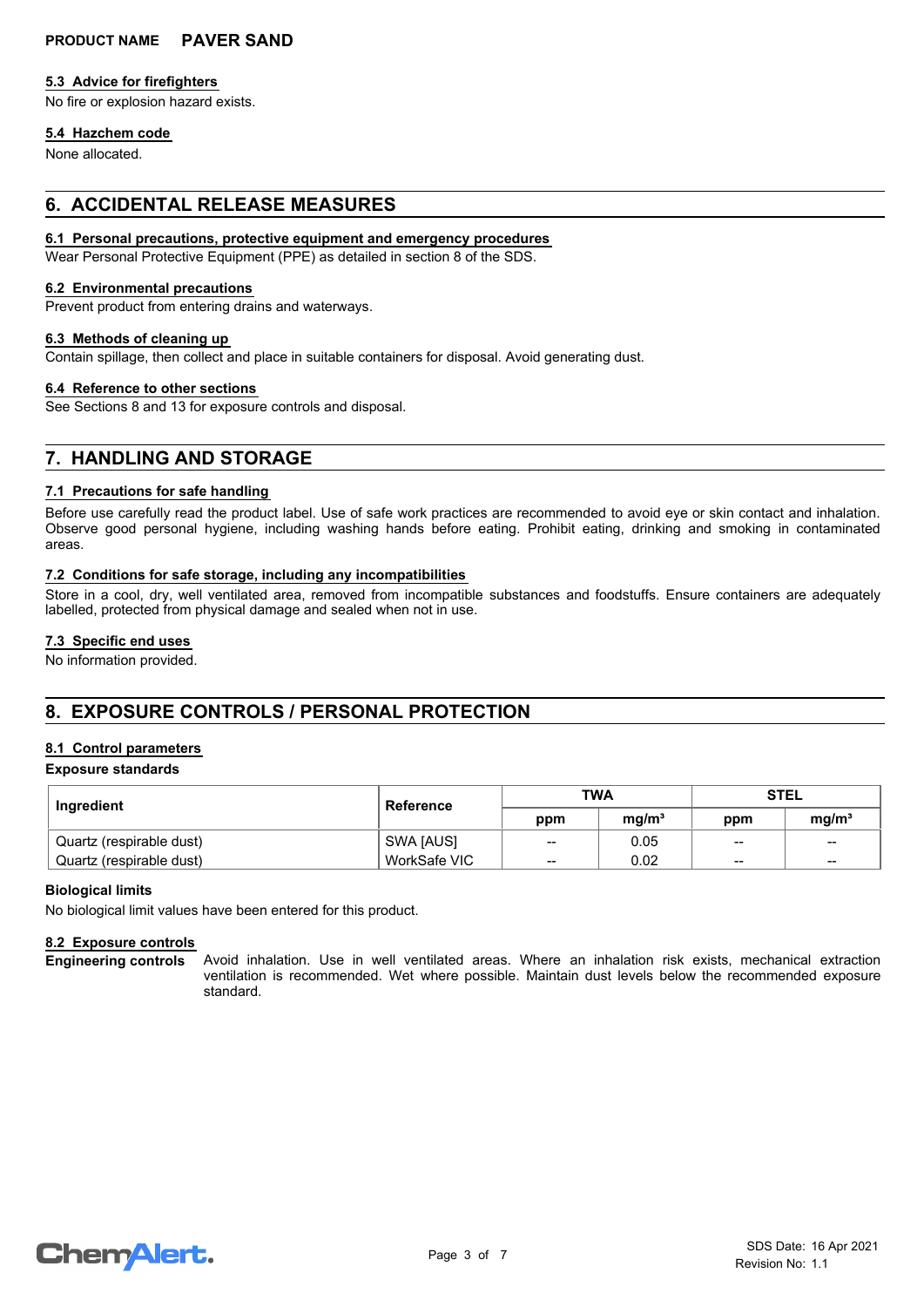#### **PPE**

**Eye / Face** Wear safety glasses. When using large quantities or where heavy contamination is likely, wear dust-proof goggles.

**Hands** When using large quantities or where heavy contamination is likely, wear PVC or rubber or cotton gloves.

**Body** Not required under normal conditions of use.

**Respiratory** Where an inhalation risk exists, wear a Class P1 (Particulate) respirator.



## **9. PHYSICAL AND CHEMICAL PROPERTIES**

#### **9.1 Information on basic physical and chemical properties**

| <b>Appearance</b>                | <b>GRANULES</b>                                  |
|----------------------------------|--------------------------------------------------|
| <b>Odour</b>                     | <b>ODOURLESS</b>                                 |
| <b>Flammability</b>              | <b>NON FLAMMABLE</b>                             |
| <b>Flash point</b>               | <b>NOT RELEVANT</b>                              |
| <b>Boiling point</b>             | <b>NOT AVAILABLE</b>                             |
| <b>Melting point</b>             | $>1200^{\circ}$ C                                |
| <b>Evaporation rate</b>          | <b>NOT AVAILABLE</b>                             |
| рH                               | 11 to 13                                         |
| Vapour density                   | <b>NOT AVAILABLE</b>                             |
| <b>Relative density</b>          | 2.9 to 3.2                                       |
| Solubility (water)               | $< 10$ g/L                                       |
| Vapour pressure                  | <b>NOT AVAILABLE</b>                             |
| <b>Upper explosion limit</b>     | <b>NOT RELEVANT</b>                              |
| Lower explosion limit            | <b>NOT RELEVANT</b>                              |
| <b>Partition coefficient</b>     | <b>NOT AVAILABLE</b>                             |
| <b>Autoignition temperature</b>  | <b>NOT AVAILABLE</b>                             |
| <b>Decomposition temperature</b> | <b>NOT AVAILABLE</b>                             |
| <b>Viscosity</b>                 | <b>NOT AVAILABLE</b>                             |
| <b>Explosive properties</b>      | <b>NOT AVAILABLE</b>                             |
| <b>Oxidising properties</b>      | <b>NOT AVAILABLE</b>                             |
| <b>Odour threshold</b>           | <b>NOT AVAILABLE</b>                             |
| 9.2 Other information            |                                                  |
| <b>Bulk density</b>              | 1900 kg/m <sup>3</sup> to 2100 kg/m <sup>3</sup> |

## **10. STABILITY AND REACTIVITY**

#### **10.1 Reactivity**

Carefully review all information provided in sections 10.2 to 10.6.

#### **10.2 Chemical stability**

Stable under recommended conditions of storage.

#### **10.3 Possibility of hazardous reactions**

Polymerization will not occur.

#### **10.4 Conditions to avoid**

Avoid contact with incompatible substances.

#### **10.5 Incompatible materials**

Incompatible with strong acids (e.g. hydrochloric acid).

#### **10.6 Hazardous decomposition products**

May evolve toxic gases if heated to decomposition.

# **ChemAlert.**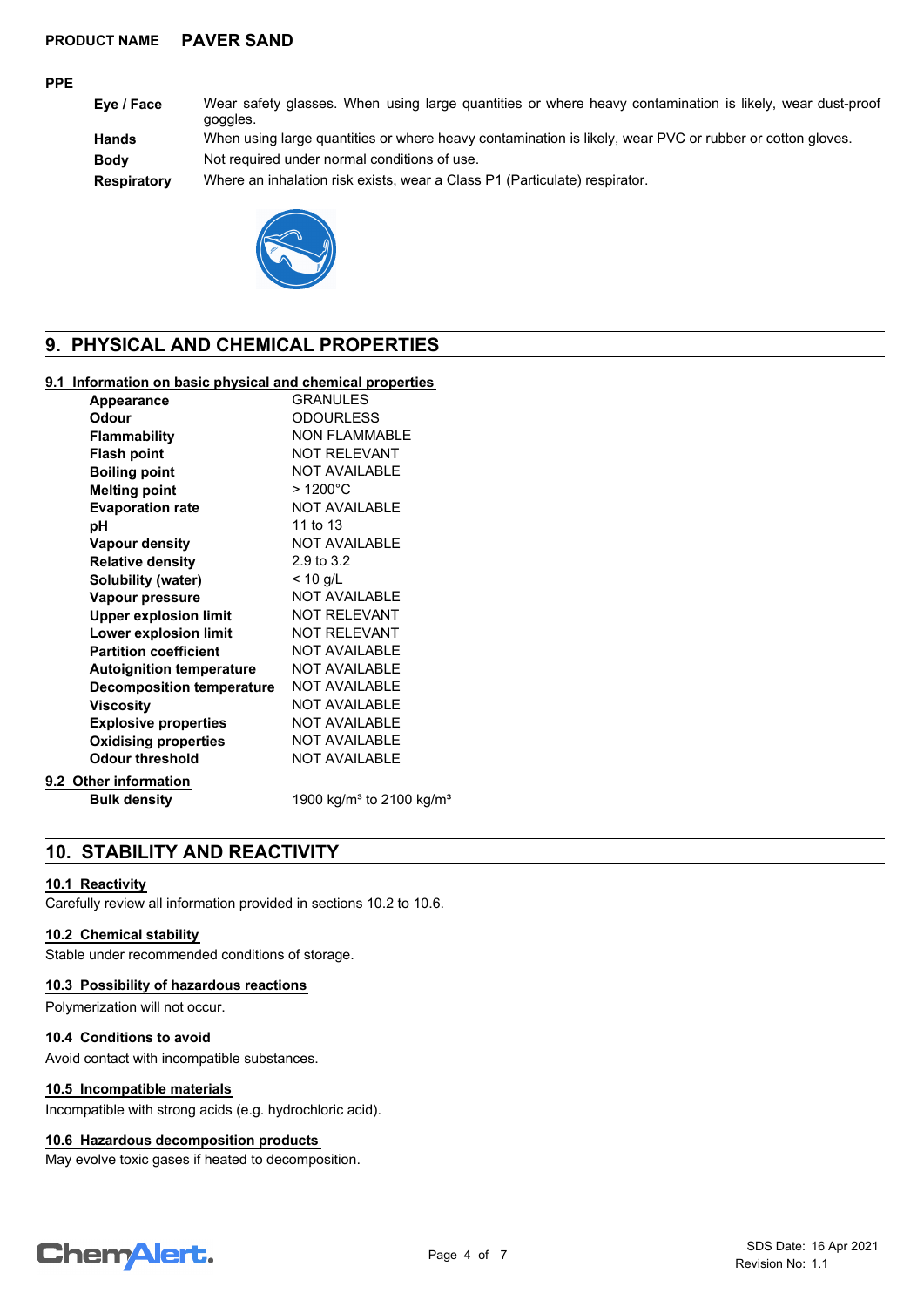## **11. TOXICOLOGICAL INFORMATION**

#### **11.1 Information on toxicological effects**

| <b>Acute toxicity</b>              | Based on available data, the classification criteria are not met.                                                                                                                                                                                                                                                                                                  |
|------------------------------------|--------------------------------------------------------------------------------------------------------------------------------------------------------------------------------------------------------------------------------------------------------------------------------------------------------------------------------------------------------------------|
| <b>Skin</b>                        | Contact may result in mechanical irritation, redness, rash and dermatitis.                                                                                                                                                                                                                                                                                         |
| Eye                                | Contact may result in mechanical irritation, lacrimation and redness.                                                                                                                                                                                                                                                                                              |
| <b>Sensitisation</b>               | Not classified as causing skin or respiratory sensitisation.                                                                                                                                                                                                                                                                                                       |
| <b>Mutagenicity</b>                | Insufficient data available to classify as a mutagen.                                                                                                                                                                                                                                                                                                              |
| Carcinogenicity                    | Not classified as a carcinogen. Crystalline silica is classified as carcinogenic to humans (IARC Group 1).<br>However, adverse health effects are not anticipated given the non respirable nature of the silica quartz in this<br>product (as supplied).                                                                                                           |
| <b>Reproductive</b>                | Insufficient data available to classify as a reproductive toxin.                                                                                                                                                                                                                                                                                                   |
| STOT - single<br>exposure          | Not classified as causing organ damage from single exposure. However, over exposure may result in<br>irritation of the nose and throat, with coughing.                                                                                                                                                                                                             |
| <b>STOT</b> - repeated<br>exposure | Repeated exposure to respirable silica may result in pulmonary fibrosis (silicosis). Silicosis is a fibronodular<br>lung disease caused by deposition in the lungs of fine respirable particles of crystalline silica. Principal<br>symptoms of silicosis are coughing and breathlessness. In the wet state, the likelihood of an inhalation<br>hazard is reduced. |
| <b>Aspiration</b>                  | This product is a solid and aspiration hazards are not expected to occur.                                                                                                                                                                                                                                                                                          |

### **12. ECOLOGICAL INFORMATION**

#### **12.1 Toxicity**

May be harmful to the aquatic environment due to the alkaline nature of the product. This product is non-toxic to aquatic organisms when present as a cured solid.

#### **12.2 Persistence and degradability**

Product is persistent and would have a low degradability.

#### **12.3 Bioaccumulative potential**

This product is not expected to bioaccumulate.

#### **12.4 Mobility in soil**

A low mobility would be expected in a landfill situation.

#### **12.5 Other adverse effects**

Avoid contamination of drains and waterways.

### **13. DISPOSAL CONSIDERATIONS**

#### **13.1 Waste treatment methods**

Reuse where possible. No special precautions are normally required when handling this product. **Waste disposal** Legislation **Dispose of in accordance with relevant local legislation.** 

## **14. TRANSPORT INFORMATION**

#### **NOT CLASSIFIED AS A DANGEROUS GOOD BY THE CRITERIA OF THE ADG CODE, IMDG OR IATA**

|                                     | <b>LAND TRANSPORT (ADG)</b> | <b>SEA TRANSPORT (IMDG / IMO)</b> | AIR TRANSPORT (IATA / ICAO) |
|-------------------------------------|-----------------------------|-----------------------------------|-----------------------------|
| 14.1 UN Number                      | None allocated.             | None allocated.                   | None allocated.             |
| 14.2 Proper<br><b>Shipping Name</b> | None allocated.             | None allocated.                   | None allocated.             |
| 14.3 Transport<br>hazard class      | None allocated.             | None allocated.                   | None allocated.             |
| 14.4 Packing Group                  | None allocated.             | None allocated.                   | None allocated.             |

### **14.5 Environmental hazards**

No information provided.

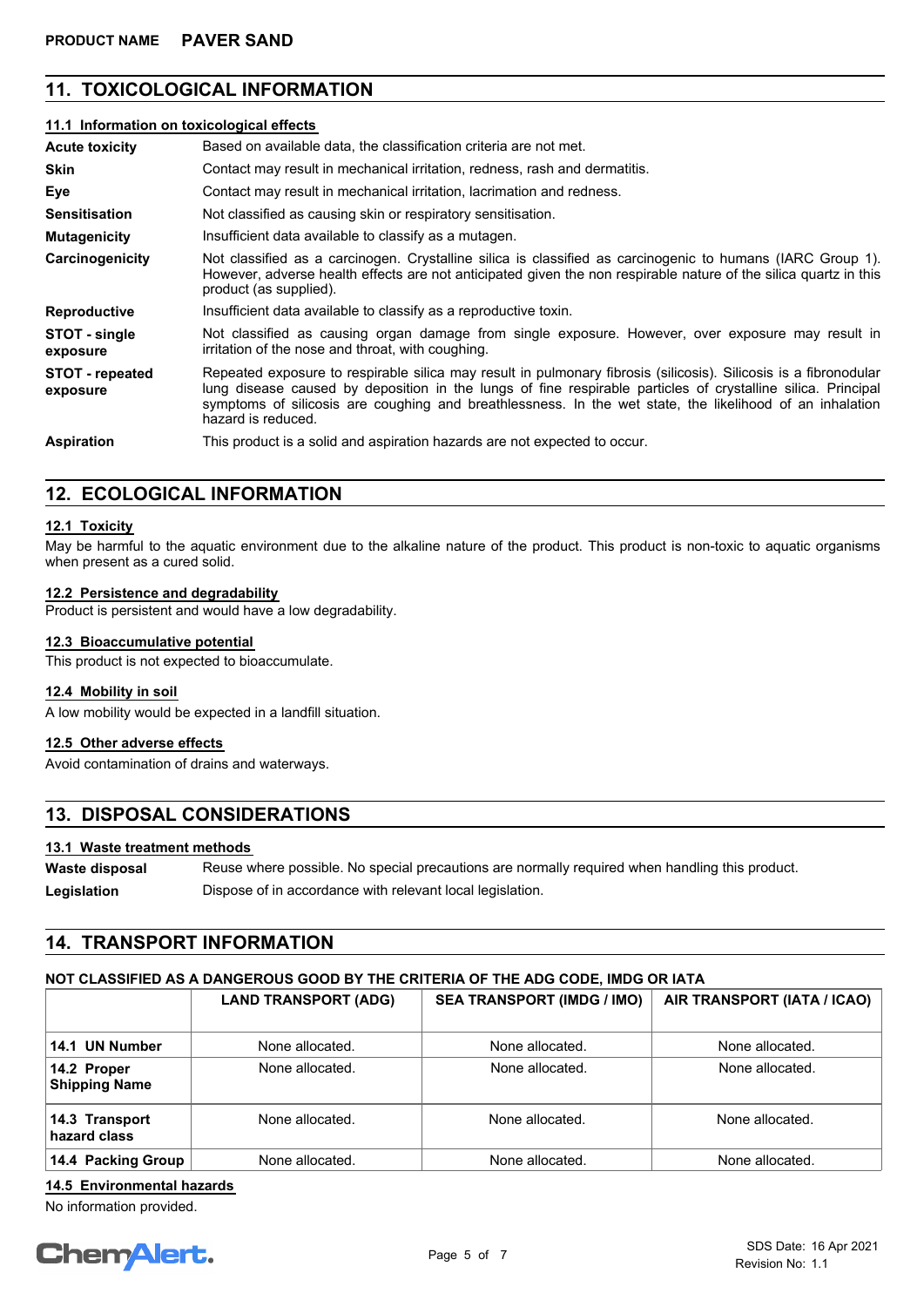#### **14.6 Special precautions for user**

**Hazchem code** None allocated.

#### **15. REGULATORY INFORMATION**

## **15.1 Safety, health and environmental regulations/legislation specific for the substance or mixture**

- A poison schedule number has not been allocated to this product using the criteria in the Standard for the Uniform Scheduling of Medicines and Poisons (SUSMP). **Poison schedule**
- Safework Australia criteria is based on the Globally Harmonised System (GHS) of Classification and Labelling of Chemicals. **Classifications**

#### **AUSTRALIA: AIIC (Australian Inventory of Industrial Chemicals)** All components are listed on AIIC, or are exempt. **Inventory listings**

## **16. OTHER INFORMATION**

SILICA - MEDICAL CONSIDERATIONS: Medical testing for those with frequent or potentially high exposure to silica (half the Exposure Standard or more) is recommended before beginning work and at regular intervals thereafter. This should include; Lung function tests - chest x-rays every 1-3 years. If abnormal chest x-ray develops, skin test for tuberculosis should be done. Any evaluation should include a careful history of past and present symptoms with an exam. Medical tests that look for damage already done are not a substitute for controlling exposure. **Additional information**

> EXPOSURE STANDARDS - TIME WEIGHTED AVERAGES: Exposure standards are established on the premise of an 8 hour work period of normal intensity, under normal climatic conditions and where a 16 hour break between shifts exists to enable the body to eliminate absorbed contaminants. In the following circumstances, exposure standards must be reduced: Strenuous work conditions; hot, humid climates; high altitude conditions; extended shifts (which increase the exposure period and shorten the period of recuperation).

> IARC GROUP 1 - CONFIRMED HUMAN CARCINOGEN. This product contains an ingredient for which there is sufficient evidence to have been classified by the International Agency for Research into Cancer as a human carcinogen. The use of products known to be human carcinogens should be strictly monitored and controlled.

#### PERSONAL PROTECTIVE EQUIPMENT GUIDELINES:

The recommendation for protective equipment contained within this report is provided as a guide only. Factors such as form of product, method of application, working environment, quantity used, product concentration and the availability of engineering controls should be considered before final selection of personal protective equipment is made.

#### HEALTH EFFECTS FROM EXPOSURE:

It should be noted that the effects from exposure to this product will depend on several factors including: form of product; frequency and duration of use; quantity used; effectiveness of control measures; protective equipment used and method of application. Given that it is impractical to prepare a report which would encompass all possible scenarios, it is anticipated that users will assess the risks and apply control methods where appropriate.